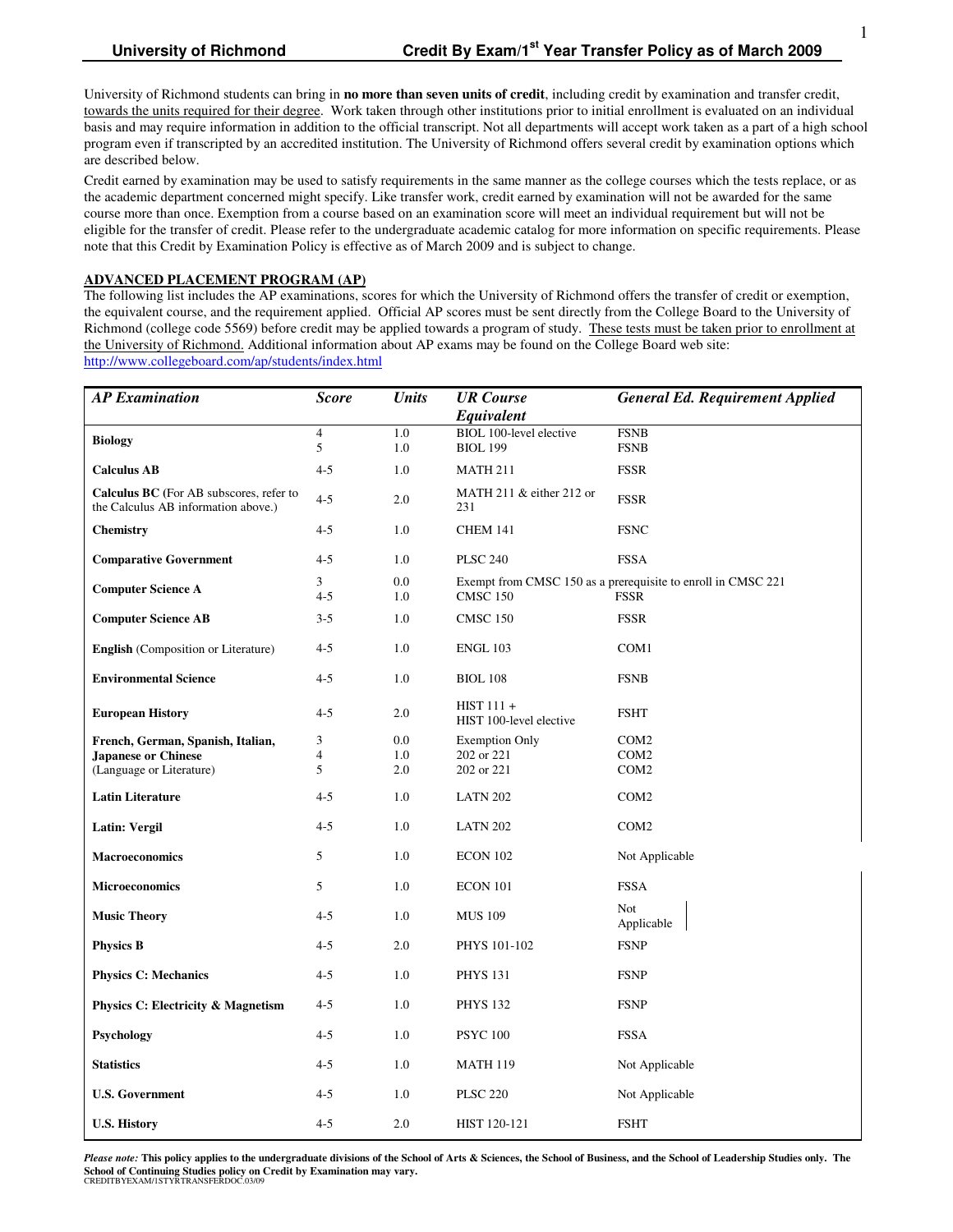The University of Richmond recognizes **Higher Level** exams only in the International Baccalaureate (IB) program. The following list includes the appropriate IB subject exams and scores approved by the academic department concerned to receive credit for the following equivalent courses and requirements. Official test results must be sent directly from the IB Organization to the University of Richmond before credit may be applied towards a program of study. Additional information about the IB exams may be found on their web site: http://www.ibo.org/

| <b>IB Higher Level Subject</b><br><b>Exam</b> | <b>Scores</b> | <b>Units</b> | <b>UR</b> Course<br><b>General Ed. Requirement Applied</b><br>Equivalent                                                                              |                  |  |
|-----------------------------------------------|---------------|--------------|-------------------------------------------------------------------------------------------------------------------------------------------------------|------------------|--|
| English (A)                                   | 5             | 1.0          | <b>ENGL 103</b>                                                                                                                                       | COM1             |  |
|                                               | $6 - 7$       | 2.0          | ENGL 103 +ENGL elective                                                                                                                               | COM1             |  |
|                                               |               |              |                                                                                                                                                       |                  |  |
| English (B)                                   | $5 - 7$       | 1.0          | ENGL 100-level elective                                                                                                                               | Not Applicable   |  |
| Foreign Language (B): French,                 | 5             | 1.0          | 202 or 221                                                                                                                                            | COM <sub>2</sub> |  |
| German, or Spanish                            | 6             | 2.0          | 202 or 221                                                                                                                                            | COM <sub>2</sub> |  |
|                                               | 7             | 2.0          | 202 or 221                                                                                                                                            | COM <sub>2</sub> |  |
| Foreign Language (B): All                     | 5             | 1.0          | MLC elective                                                                                                                                          | COM <sub>2</sub> |  |
| languages other than English,                 | 6             | 2.0          | MLC elective                                                                                                                                          | COM <sub>2</sub> |  |
| French, German or Spanish                     | 7             | 2.0          | MLC elective                                                                                                                                          | COM <sub>2</sub> |  |
| Languages (A)                                 | $5 - 7$       | 1.0          | MLC elective                                                                                                                                          | COM <sub>2</sub> |  |
|                                               | 5             | 1.0          | BIOL 100-level elective                                                                                                                               | <b>FSNB</b>      |  |
| <b>Biology</b>                                | $6 - 7$       | 1.0          | <b>BIOL 199</b>                                                                                                                                       | <b>FSNB</b>      |  |
| <b>Business &amp; Organization</b>            | $5 - 7$       | 1.0          | <b>BUAD-general elective</b>                                                                                                                          | Not Applicable   |  |
| <b>Chemistry</b>                              | $5 - 7$       | 1.0          | <b>CHEM 141</b>                                                                                                                                       | <b>FSNC</b>      |  |
| <b>Economics</b>                              | $6 - 7$       | 2.0          | <b>ECON 101-102</b>                                                                                                                                   | <b>FSSA</b>      |  |
| Greek                                         | $5 - 7$       | 1.0          | <b>GREK 202</b>                                                                                                                                       | COM <sub>2</sub> |  |
| <b>History of Europe</b>                      | $5 - 7$       | 2.0          | $HIST 111 +$<br><b>FSHT</b><br>HIST 100-level elective                                                                                                |                  |  |
| <b>All other IB Histories</b>                 | $5 - 7$       | 2.0          | 2 HIST 100-level electives                                                                                                                            | <b>FSHT</b>      |  |
| Latin                                         | $5 - 7$       | 1.0          | LATN 202                                                                                                                                              | COM <sub>2</sub> |  |
| <b>Mathematics</b>                            | $6 - 7$       | 1.0          | <b>MATH 211</b>                                                                                                                                       | <b>FSSR</b>      |  |
|                                               |               |              | See Math and Computer Science Department Chair with your syllabus for<br>information about additional course credit.                                  |                  |  |
| <b>Music</b>                                  | $5 - 7$       | 1.0          | See Music Department Chair for information about this requirement and<br>specific course credit.                                                      |                  |  |
| Philosophy                                    | $5 - 7$       | $1.0\,$      | See Philosophy Department Chair for information about this requirement and<br>specific course credit.                                                 |                  |  |
| <b>Physics</b>                                | $6 - 7$       | 2.0          | PHYS 127-128                                                                                                                                          | <b>FSNP</b>      |  |
| Psychology                                    | $5 - 7$       | 1.0          | <b>PSYC 100</b>                                                                                                                                       | <b>FSSA</b>      |  |
| <b>Theatre</b>                                | $5 - 7$       | 1.0          | See Theatre Department Chair and submit your: portfolio/individual<br>project/research commission/practical play analysis for specific course credit. |                  |  |

*Please note:* **This policy applies to the undergraduate divisions of the School of Arts & Sciences, the School of Business, and the School of Leadership Studies only. The School of Continuing Studies policy on Credit by Examination may vary.**  CREDITBYEXAM/1STYRTRANSFERDOC.03/09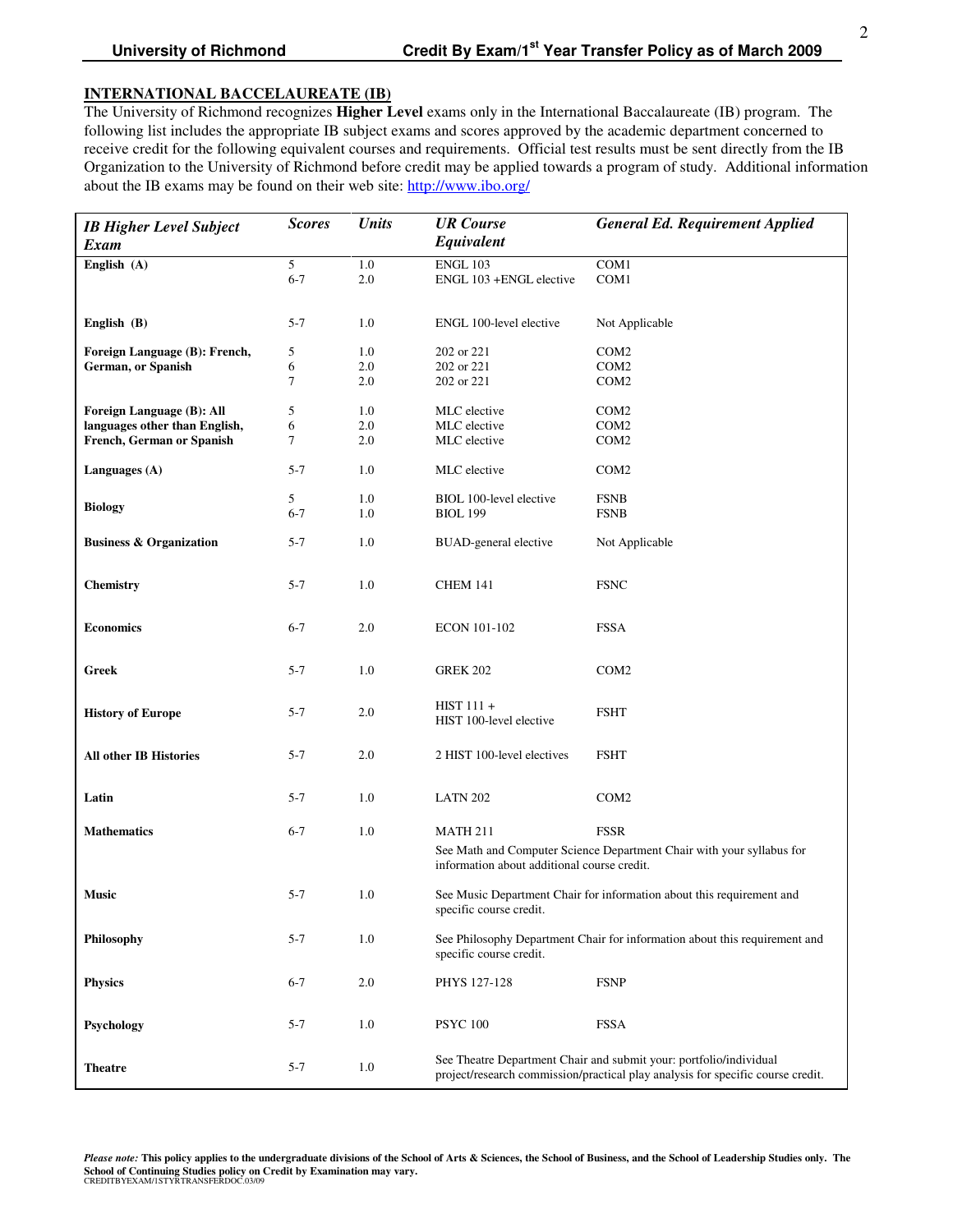# **TRANSFER WORK FROM ANOTHER INSTITUTION**

University of Richmond students may not transfer in more than seven units of credit towards the units required for a degree (work taken on approved study abroad, visiting-away, and cross registration programs does not count towards this limit). Credit in transfer may be accepted only for courses which are comparable to courses offered in the School of Arts and Sciences, Jepson School of Leadership Studies, and/or Robins School of Business curriculum at the University of Richmond. Moreover, the coursework must have been taken at an institution accredited by a regional accrediting agency or the international equivalent at the time the work was taken, and a grade or equivalent of C (2.0) or better must have been earned. Work taken through other institutions prior to initial enrollment is evaluated on an individual basis. Many departments will not accept work taken as a part of a high school program even if transcripted by an accredited institution. The departments of biology, chemistry, economics, English, geography, history, Latin American and Iberian studies, math/computer science, modern literatures and cultures (modern foreign languages), philosophy, physics, political science, psychology, and sociology do not accept transfer credit for work taken as part of a high school program; other departments review such work on a caseby-case basis. In order for work taken at another institution to be evaluated for transfer credit, the University of Richmond must receive an official transcript mailed directly from the institution at which the work was completed. The student must also complete the Transfer Work Certification form available at http://oncampus.richmond.edu/academics/registrar/forms/index.html

If work taken elsewhere is transferable, the units or equivalent as earned at the other institution will transfer. Coursework accepted in transfer shall be applied to specific degree requirements subject to the discretion of the academic department concerned. Units awarded are added into units required for graduation, but grades are not calculated in the grade point average.

# **COLLEGE LEVEL EXAMINATION PROGRAM (CLEP)**

CLEP is administered by the College Board and offers recognized exams that are designed for students to demonstrate mastery of a subject at the college level. A student may not receive credit by CLEP examination for a college course in which a failing grade was earned, for course work in which college credit has already been awarded by the University of Richmond, or in a repeat attempt to receive credit. Certain departments may decline to accept credit for CLEP subjects in lower level course work if acceptable credit has already been earned for more advanced work in the discipline.

A minimum CLEP score of 50 demonstrates course mastery for each exam discipline, and is their recommended creditgranting score for the computerized testing format. The departments which have approved accepting CLEP subject exams with the minimum score of 50 are listed below. In addition to the test score, a departmental review may be required as published below. Credit earned through CLEP examinations is treated as transfer work. The credit is recorded on the permanent record in units but neither grades nor quality points are given; therefore, these credits do not affect a student's grade point average.

The Office of the University Registrar handles the evaluation of CLEP test results. Any student may become eligible for this evaluation by providing the University with the results and, if required, the essay portion of the test in question. The exam scores must be sent directly from the College Board to the University of Richmond (college code 5569). Information about the administration of these exams and testing locations may be found on their web site: http://www.collegeboard.org/clep/

# **CLEP SUBJECT EXAMINATIONS**

The following table lists information for acceptable tests. CLEP subject tests not listed below may be evaluated on an individual basis.

| <b>Subject Exam</b>   | Minimum Score* | <b>Units</b> | <b>UR Course Equivalent</b> | <b>General Ed. Requirement Applied</b> |
|-----------------------|----------------|--------------|-----------------------------|----------------------------------------|
| Chemistry             | 50             | 1.0          | <b>CHEM 141</b>             | <b>FSNC</b>                            |
| Macroeconomics        | 50             | 1.0          | ECON 102                    | Not Applicable                         |
| <b>Microeconomics</b> | 50             | 1.0          | <b>ECON 101</b>             | <b>FSSA</b>                            |

Notes: \* *Credit shall be awarded if a score of 50 or above is achieved on the computerized test, for manual testing the ACE recommended minimum score is required.*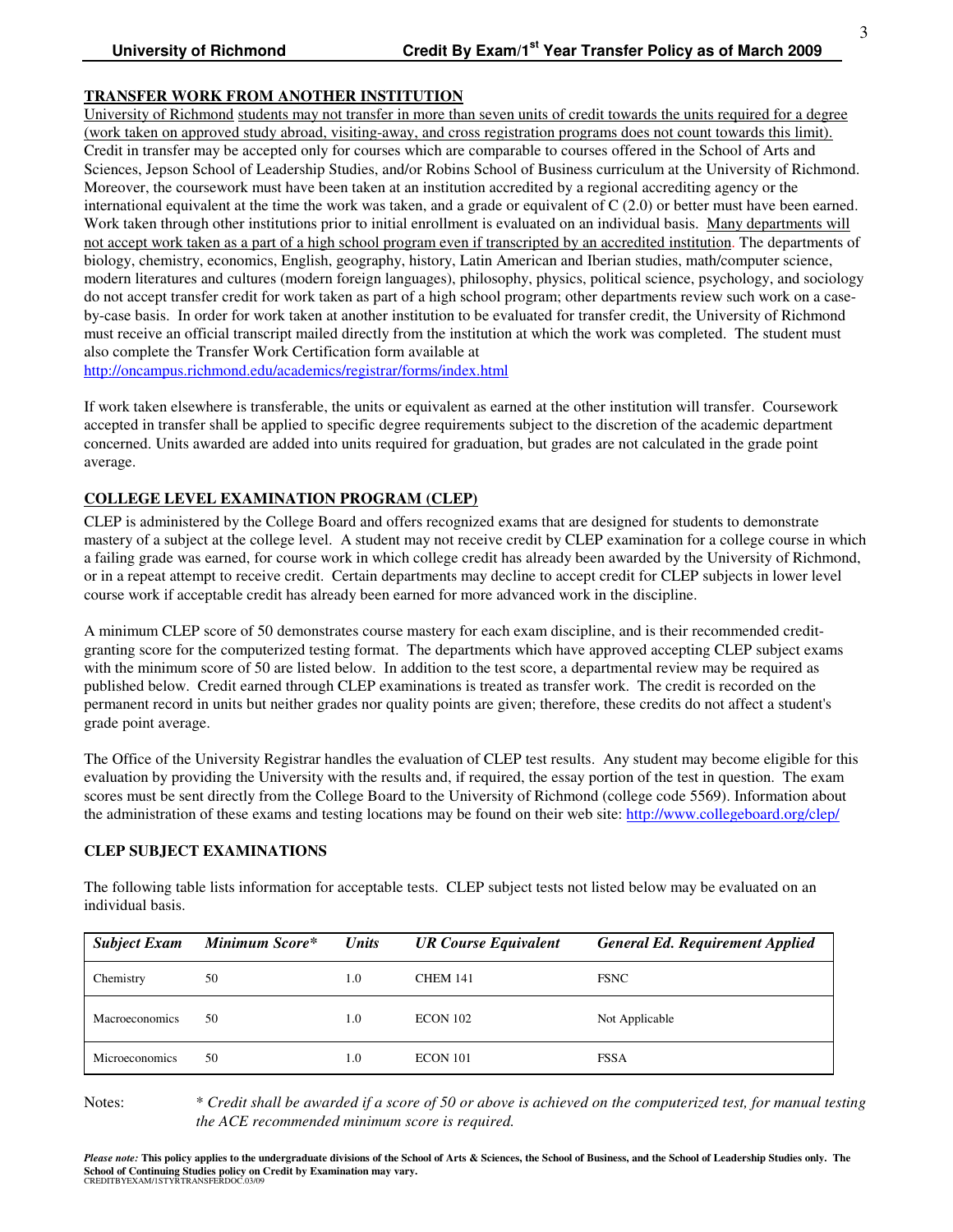# **CREDIT BY LOCAL EXAMINATION**

Credit by local examination will be granted according to the following policy:

- 1. Each department will determine which of its courses may receive credit by local examination, and if this will be applied towards particular requirements.
- 2. Entering students may take the current examinations for exemptions or proficiency. After consultation with faculty advisors, they may then elect to take another examination for credit. Currently enrolled students may take the local examinations at any time they are scheduled.
- 2. A student may not take the same local examination more than once, nor for a course in which the student has received a failing grade. A student may not take a local examination for a lower level course in a sequence when a more advanced course within the sequence has been taken.
- 3. Local examinations for credit will be on a credit with no grade basis.
- 4. No more than seven units towards a degree may be earned by any combination of credit by examination and/or transfer work.
- 5. The local examination will be more comprehensive than a regular final examination, and it may include such additional materials as lab techniques, oral proficiency, etc.

| COURSES AVAILABLE FOR CREDIT BY LOCAL EXAMINATION |                |             |  |  |
|---------------------------------------------------|----------------|-------------|--|--|
| <b>Subject</b>                                    | Course         | Gen Ed.     |  |  |
| Music                                             | <b>Mus</b> 109 |             |  |  |
| Philosophy                                        | Phil 251       | <b>FSSR</b> |  |  |

# **EXEMPTION BY EXAMINATION**

An exemption means that a student does not have to complete a course or courses to fulfill a particular requirement for their degree and/or does not have to fulfill the course in order to take upper level coursework in the appropriate subject. However, an exemption does not constitute the transfer of credit and the student must still obtain the required number of earned units in order to graduate. Please refer to the undergraduate catalog for the number of units required for a specified degree program. In addition to the exemptions based on AP examination scores, the University of Richmond offers the following exemptions based on the following test.

| <b>Test</b>                                            | <b>Score</b>                                           | Units' | <b>UR Course Equivalent</b>                                               | <b>Gen Ed. Requirement Applied</b> |
|--------------------------------------------------------|--------------------------------------------------------|--------|---------------------------------------------------------------------------|------------------------------------|
| <b>SAT Writing</b>                                     | 660 or higher                                          | 0.0    | <b>ENGL 103</b>                                                           | COM1                               |
| <b>Subject Test:</b>                                   |                                                        |        |                                                                           |                                    |
| Writing                                                | 660 or higher                                          | 0.0    | <b>ENGL 103</b>                                                           | COM <sub>1</sub>                   |
| <b>Second Language</b><br>(Language or Listening)      | 630 or higher                                          | 0.0    | Varies-Meets the final<br>intermediate level of the<br>specified language | COM <sub>2</sub>                   |
| <b>TOEFL</b> (Test of English as<br>a Second Language) | 26 or higher (writing sub-<br>score, internet version) | 0.0    | Varies                                                                    | COM <sub>2</sub>                   |
| <b>ACT Composite</b>                                   | 30 or higher                                           | 0.0    | <b>ENGL 103</b>                                                           | COM1                               |
| <b>ACT Writing</b>                                     | 32 or higher                                           | 0.0    | <b>ENGL 103</b>                                                           | COM <sub>1</sub>                   |

<u>.</u>

<sup>&</sup>lt;sup>1</sup> Credit is not awarded for exemptions.

*Please note:* **This policy applies to the undergraduate divisions of the School of Arts & Sciences, the School of Business, and the School of Leadership Studies only. The School of Continuing Studies policy on Credit by Examination may vary.**  CREDITBYEXAM/1STYRTRANSFERDOC.03/09